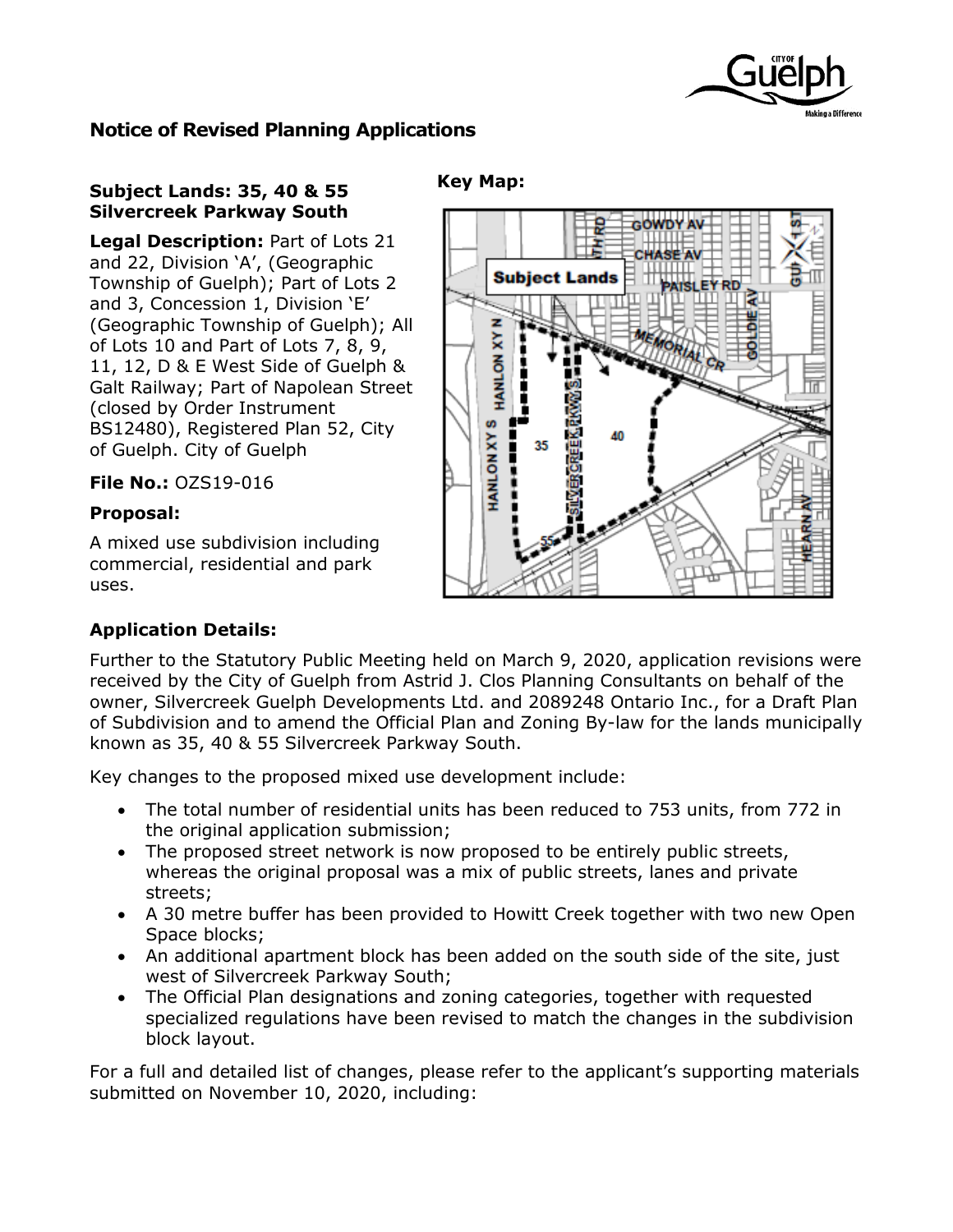- Addendum to Planning Report, prepared by Astrid J. Clos Planning Consultants, dated November 10, 2020;
- Draft Plan of Subdivision 23T-19001, prepared by Astrid J. Clos Planning Consultants, dated October 8, 2020;
- Concept Plan, prepared by mbtw, dated October 2020;
- Urban Design Brief, prepared by mbtw, dated October 2020;
- Transportation Update and Response to City Comments prepared by BA Group dated October 9, 2020;
- Scoped Environmental Impact Study prepared by Aboud & Associates, dated November 4, 2020;
- Tree Preservation Plan and Tree Compensation Plan, prepared by Aboud & Associates, dated November 4, 2020;
- Noise Study prepared by HGC Engineering dated November 4, 2020;
- Hydrogeological Water Balance, prepared by WSP, dated November 4, 2020;
- Phase 1 Environmental Site Assessment for 23 Silvercreek Parkway North prepared by WSP dated October 30, 2020;
- Phase 1 Environmental Site Assessment for 55 Silvercreek Parkway South prepared by WSP dated October 30, 2020;
- Wind Study prepared by RWDI dated November 4, 2020;
- Functional Servicing and Stormwater Management Report prepared by R.J. Burnside dated November 2020;
- Engineering Plan(s) prepared by R.J. Burnside dated November 2020;
- Comment matrix with responses addressing first submission comments.

The applicant's revised Concept Plan and Draft Plan of Subdivision is included in Schedule 1.

These documents as well as previous submission materials are available online at **guelph.ca/development** under **35, 40 & 55 Silvercreek Parkway South**. For additional information please contact the planner managing the file:

Katie Nasswetter Senior Development Planner Planning and Building Services Phone: 519-837-5616, ext. 2356 Email: [katie.nasswetter@guelph.ca](file://///city.guelph.ca/ServiceAreas01$/IDE/Planning/STAFF%20FOLDERS/Katie/Development%20Applications/360%20Whitelaw%20Road%20ZC%20OP/katie.nasswetter@guelph.ca)